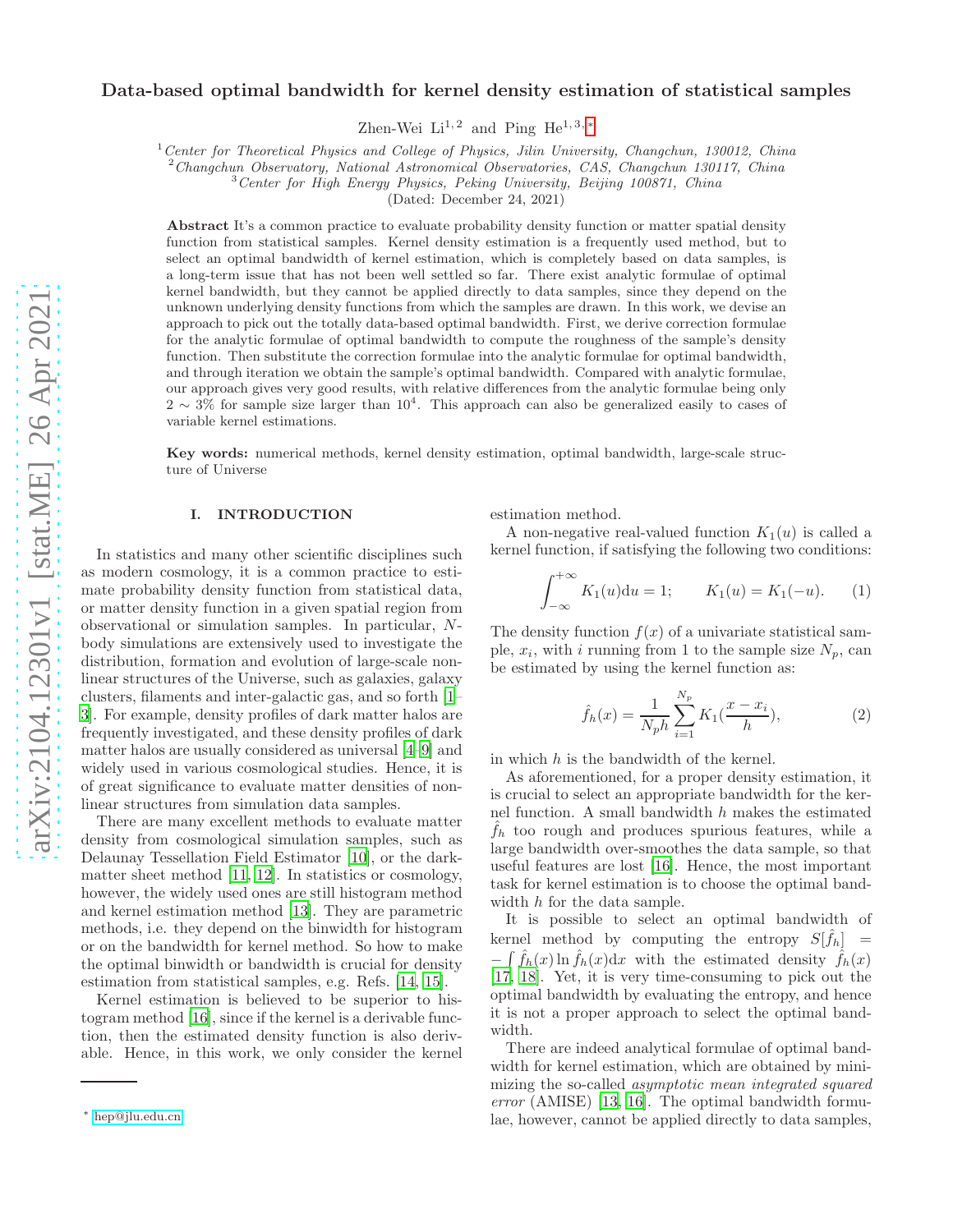

<span id="page-1-3"></span>FIG. 1. The one-dimensional mass assignment function of NGP, CIC and TSC scheme. In this work, we do not use them to assign particle mass to mesh points, but use them as kernel functions for density estimation of univariate samples.

since they depend on the underlying density function  $f(x)$ , from which the samples are drawn, but f is usually not known. So some data-based methods of selecting the optimal bandwidth have been developed, such as the 'cross validation' methods [\[19](#page-7-10)[–21\]](#page-7-11), and 'plug-in' methods [\[22,](#page-7-12) [23\]](#page-7-13). For a comprehensive review about selecting the optimal bandwidth of kernel estimation, see Ref. [\[16](#page-7-7)].

In this work, based on the analytic formulae of optimal bandwidth, we devise a practical method on how to select an optimal bandwidth from data samples without the knowledge of the underlying density function. In Section [II,](#page-1-0) we provide the analytic optimal bandwidth of kernel estimation for univariate samples. We introduce the method in Section [III,](#page-2-0) and present the results, the generalization to three-dimensional (3D) cases, and a cosmological application in Section [IV.](#page-2-1) In Section [V,](#page-5-0) we give summary and conclusions of our results.

### <span id="page-1-0"></span>II. ANALYTIC OPTIMAL BANDWIDTH OF KERNEL ESTIMATION FOR UNIVARIATE SAMPLES

For a univariate statistical sample, a common way of measuring the error in the estimation process is the mean integrated squared error (MISE),

$$
MISE(h) = E \int (\hat{f}_h(x) - f(x))^2 dx,
$$
 (3)

where E denotes the expected value with respect to that sample. MISE is asymptotically (as  $N_p \to \infty$ ) approximated by the AMISE [\[13](#page-7-4), [16](#page-7-7)],

AMISE(h) = 
$$
\frac{R_1(K_1)}{hN_p} + h^4 R_1(f'') \left( \int x^2 \frac{K_1(x)}{2} dx \right)^2(4)
$$



<span id="page-1-2"></span>FIG. 2. The optimal bandwidth h vs. the sample size  $N_p$ for univariate samples. The red solid lines indicate the analytic bandwidth of Eq. [\(6\)](#page-1-1). While the blue solid lines indicate results of our approach, which is purely data-based. The percentage differences between the two are explicitly shown in the figure. The density function is the 1D Gaussian function of Eq. [\(11\)](#page-2-2). Panels (a), (b) and (c) are for kernel functions of 1D NGP, 1D CIC and 1D TSC, respectively.

in which  $f''$  is the second derivative of  $f(x)$  with respect to x, and the functional  $R_1(q)$  is defined as

$$
R_1(g) \equiv \int_{-\infty}^{+\infty} g(x)^2 dx.
$$
 (5)

By minimizing the AMISE, i.e.  $d(AMISE)/dh = 0$ , one obtains the optimal bandwidth  $h_{opt}$  for univariate statistical samples as

<span id="page-1-1"></span>
$$
h_{\rm opt} = \left[ \frac{R_1(K_1)}{R_1(f'') (\int x^2 K_1(x) dx)^2} \right]^{1/5} N_p^{-1/5}.
$$
 (6)

Eq. [\(6\)](#page-1-1) cannot be directly applied to statistical samples, since it depends on the unknown density function f and its second derivative  $f''$ .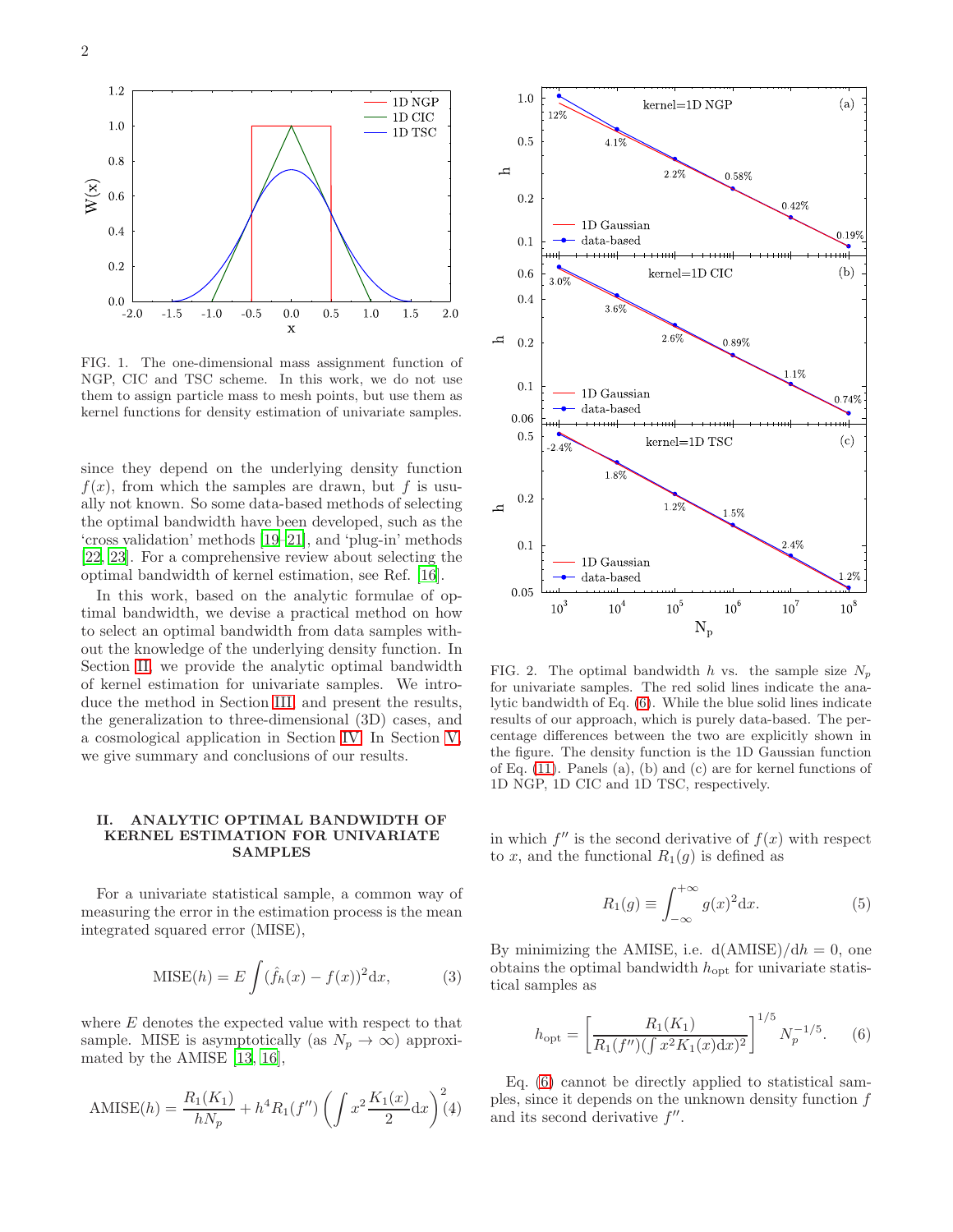

<span id="page-2-5"></span>FIG. 3. The same as Fig. [2,](#page-1-2) but the density function for the experimental sample is the 1D TSC function of Eq. [\(9\)](#page-2-3). The kernel function we adopted is also 1D TSC function.

### <span id="page-2-0"></span>III. METHOD

In N-body simulation codes such as those based on particle-mesh scheme [\[25\]](#page-7-14), particle masses are assigned to a set of pre-defined mesh points according to some mass assignment scheme. The usual mass assignment approaches are Nearest Grid Point (NGP), Cloud In Cell (CIC) and Triangular Shaped Cloud (TSC) schemes. The NGP function is

<span id="page-2-6"></span>
$$
W_{\text{NGP}}(x) = \begin{cases} 1, & |x| \le 1/2, \\ 0, & \text{otherwise,} \end{cases}
$$
 (7)

the CIC function is

$$
W_{\text{CIC}}(x) = \begin{cases} 1 - |x|, & |x| \le 1, \\ 0, & \text{otherwise,} \end{cases}
$$
 (8)

and the TSC function is

<span id="page-2-3"></span>
$$
W_{\rm TSC}(x) = \begin{cases} \frac{3}{4} - x^2, & |x| \le 1/2, \\ \frac{1}{2} (\frac{3}{2} - |x|)^2, & 1/2 \le |x| \le 3/2, \\ 0, & \text{otherwise.} \end{cases} (9)
$$

These functions are shown in Fig. [1.](#page-1-3) It is interesting to notice that these mass assignment functions can also be used as kernel functions, since they satisfy the two conditions of Eq. [\(1\)](#page-0-1).

In order to demonstrate our approach of picking out the optimal bandwidth  $h$  for univariate samples, we generate some experimental samples with known density functions, from which we draw  $N_p$  random data points with Monte Carlo technique.

For a bandwidth h, the roughness  $R_1(f'')$  in Eq. [\(6\)](#page-1-1) is approximated by

<span id="page-2-4"></span>
$$
R_1(f'') \approx R_1(\hat{f}_h'') - \frac{6}{wh^5 N_p},\tag{10}
$$

in which  $w$  is the width of the kernel function. For a kernel function of finite extension, We define the non-zero range of a kernel function as the width of the kernel, and hence  $w = 1$ , 2 and 3 for NGP, CIC and TSC, respectively. We give the derivation of Eq. [\(10\)](#page-2-4) in Appendix[-A.](#page-5-1)

Our approach to pick out the optimal bandwidth  $h$  is briefly described as follows.

- 1. With  $W_{\text{NGP}}(x)$ ,  $W_{\text{CIC}}(x)$  or  $W_{\text{TSC}}(x)$  as onedimensional (1D) kernel functions, we construct the density estimator  $\hat{f}_h(x)$  of univariate samples by Eq.  $(2)$ .
- 2. With this estimated  $\hat{f}_h(x)$ , we calculate  $R_1(f'')$  by Eq.  $(10)$ , and put it into Eq.  $(6)$  to update the bandwidth h.
- 3. Iterate step 1 to 2 until the relative difference of  $h$ between two adjacent iterations is smaller than a tolerance parameter, say  $\leq 0.1\%$ .
- 4. Since an extremely small h will make  $R_1(f'')$  in Eq. [\(10\)](#page-2-4) negative and hence meaningless, we choose a slightly larger h as the initial value of the bandwidth.

Since the iteration is convergent, in this way, we obtain the optimal bandwidth h that is completely data-based.

In the next section, we check whether or not our approach can work properly.

### <span id="page-2-1"></span>IV. RESULTS AND APPLICATION

# A. Results for univariate samples with unimodal density

As aforementioned, we need some experimental samples to verify our approach. For this purpose, we consider two sets of experimental data: (1) The first set of experimental data are drawn from the 1D standard normal distribution,

<span id="page-2-2"></span>
$$
f(x) = \frac{1}{\sqrt{2\pi}} e^{-\frac{x^2}{2}}.
$$
 (11)

(2) The 1D TSC function can also be treated as a density function, and we draw the second set of samples from it by the usual acceptance-rejection method [\[24\]](#page-7-15).

With our approach, it takes just several iterations to obtain the optimal bandwidth  $h$ . In Figs. [2](#page-1-2) and [3,](#page-2-5) we compare our results, which are purely data-based, with the analytic bandwidth  $h$  of Eq. [\(6\)](#page-1-1). We can see that results obtained with 1D NGP as kernel function are slightly worse for small sample size  $N_p$ , but those based on 1D TSC functions give the best results, with the relative differences being only 2  $\sim$  3%. In Fig. [4,](#page-3-0) we show the density functions estimated by using our optimal bandwidth h, to compare with the analytic density functions. We can see that the agreements between the estimated and the analytic densities are satisfactory.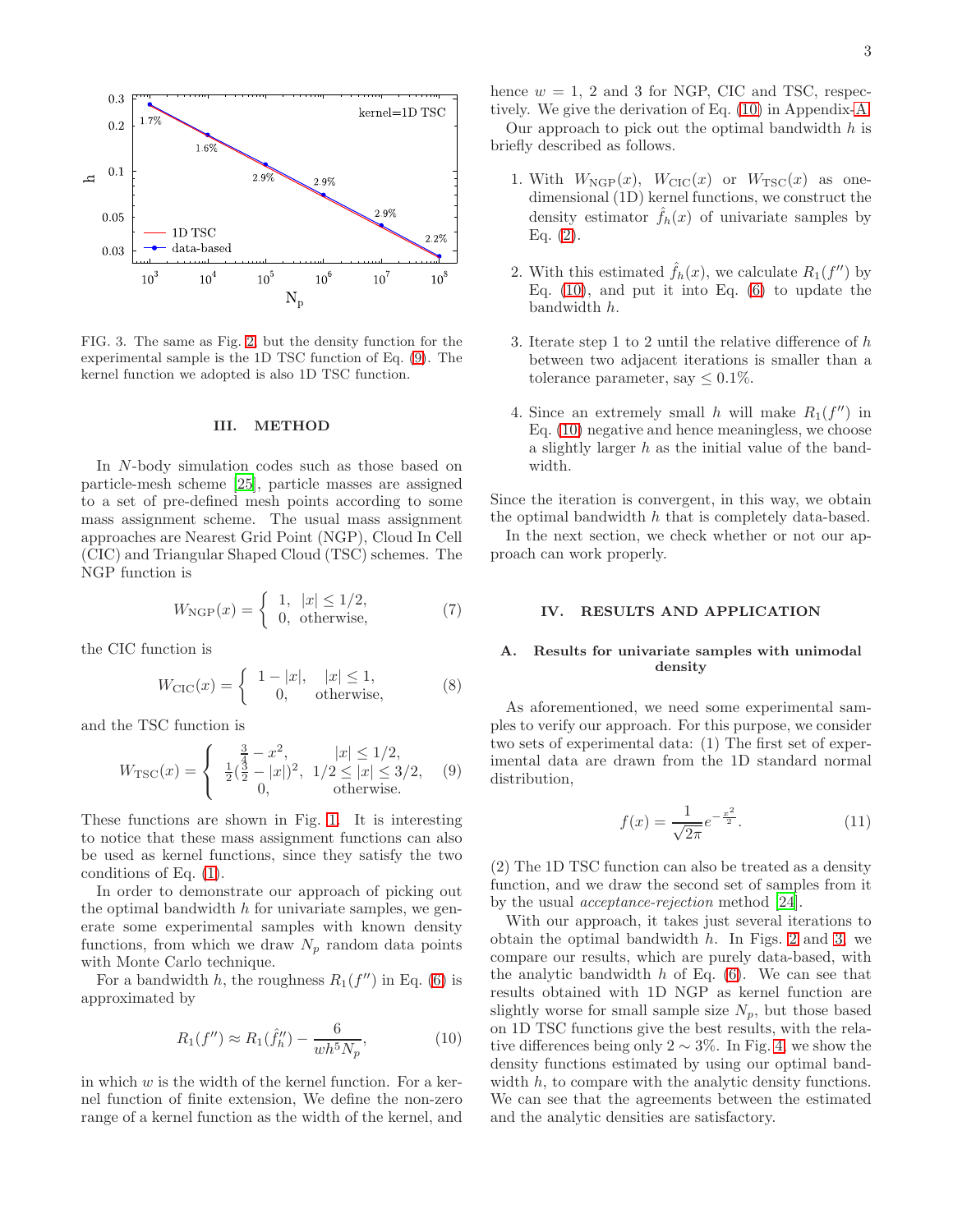

<span id="page-3-0"></span>FIG. 4. The estimated density functions are compared with analytic ones. Panels (a) and (b) are for 1D Gaussian function, and (c) and (d) are for 1D TSC function, respectively. The sample size  $N_p$ , the optimal bandwidth h derived from our approach, are shown in the four panels. In all cases, we use 1D TSC as kernel function for the density estimation.



<span id="page-3-2"></span>FIG. 5. The same as Figs. [2](#page-1-2) and [3,](#page-2-5) but the density function for the experimental sample is the multimodal density of Eq. [\(12\)](#page-3-1). We use 1D TSC as kernel function for the density estimation.

# B. Results for univariate samples with multimodal density

The approach is not restricted to just unimodal density, but can be also applied to cases of multimodal density functions. To check its validity for multimodal densities, we construct the test density function as the following,

<span id="page-3-1"></span>
$$
f(x) = \frac{1}{\sqrt{2\pi}}e^{-\frac{x^2}{2}} + \frac{1}{\sqrt{2\pi}\sigma_1}e^{-\frac{(x-x_1)^2}{2\sigma_1^2}} + \frac{1}{\sqrt{2\pi}\sigma_2}e^{-\frac{(x-x_2)^2}{2\sigma_2^2}},
$$
\n(12)

with  $\sigma_1 = 2, x_1 = -4, \sigma_2 = 0.5, \text{ and } x_2 = 4$ , respectively. In Fig. [5,](#page-3-2) we compare our data-based bandwidth with the analytic results, and in Fig. [6,](#page-4-0) we compare the density functions estimated by our optimal bandwidth  $h$  with the analytic density of Eq. [\(12\)](#page-3-1). It can be seen that the method is still be valid for estimation of multimodal densities.

### C. Results for three-dimensional samples

With |x| replaced by  $r = (x_1^2 + x_2^2 + x_3^2)^{1/2}$ , and with proper normalization, the 3D generalizations of the 1D kernel functions  $W_{\text{NGP}}(x)$ ,  $W_{\text{CIC}}(x)$ ,  $W_{\text{TSC}}(x)$  of Eqs.  $(7)-(9)$  $(7)-(9)$  are as follows

$$
W_{\text{NGP3}}(\underline{\mathbf{x}}) = \frac{6}{\pi} W_{\text{NGP}}(r),
$$
  
\n
$$
W_{\text{CIC3}}(\underline{\mathbf{x}}) = \frac{3}{\pi} W_{\text{CIC}}(r),
$$
  
\n
$$
W_{\text{TSC3}}(\underline{\mathbf{x}}) = \frac{2}{\pi} W_{\text{TSC}}(r),
$$
\n(13)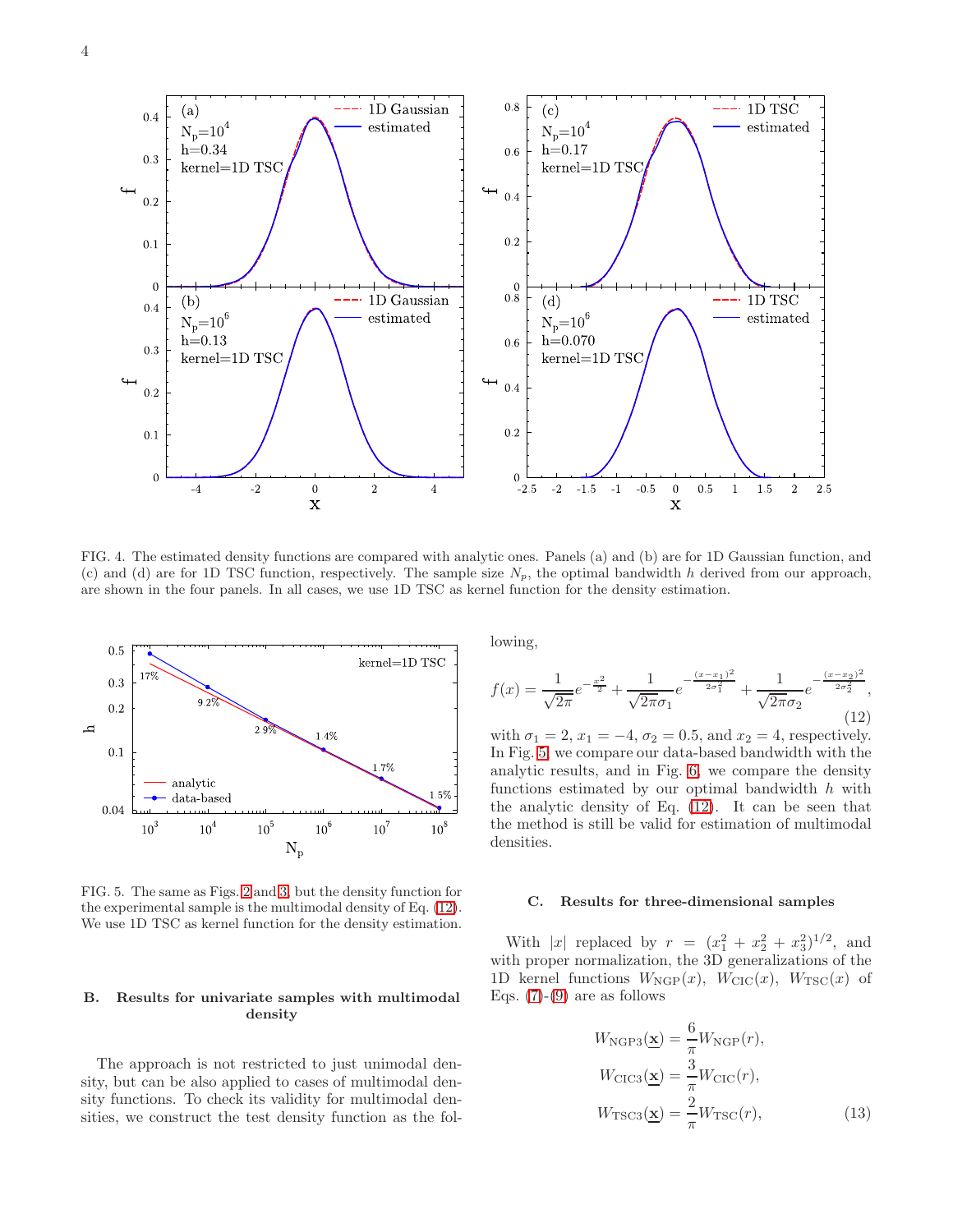

<span id="page-4-0"></span>FIG. 6. The estimated density functions are compared with analytic ones for multimodal density as Eq. [\(12\)](#page-3-1). The sample size  $N_p$ , the optimal bandwidth h derived from our approach, are shown in the figure. We use 1D TSC as kernel function for the density estimation.

in which  $\mathbf{x} = (x_1, x_2, x_3)$ . All these 3D kernel functions should satisfy

$$
\int K_3(\mathbf{\underline{x}}) \mathrm{d}\mathbf{\underline{x}} = 1; \qquad K_3(\mathbf{\underline{x}}) = K_3(-\mathbf{\underline{x}}). \tag{14}
$$

Hence the estimated  $f_h(\mathbf{x})$  is

$$
\hat{f}_h(\underline{\mathbf{x}}) = \frac{1}{N_p h^3} \sum_{i=1}^{N_p} K_3(\frac{\underline{\mathbf{x}} - \underline{\mathbf{x}}_i}{h}).
$$
\n(15)

Eq. [\(6\)](#page-1-1) is just the optimal bandwidth for univariate samples. Its 3D generalization is

<span id="page-4-1"></span>
$$
h_{\rm opt} = \left[\frac{3R_3(K_3)}{R_3(\nabla^2 f)(\int x_1^2 K_3(\mathbf{x})d\mathbf{x})^2}\right]^{1/7} N_p^{-1/7},\qquad(16)
$$

in which  $K_3 = K_3(\mathbf{x}), f = f(\mathbf{x}), \nabla^2 = \partial_{x_1}^2 + \partial_{x_2}^2 + \partial_{x_3}^2,$ and  $R_3$  is defined as

$$
R_3(g) \equiv \int g(\mathbf{x})^2 \mathrm{d}\mathbf{x}.\tag{17}
$$

About Eq. [\(16\)](#page-4-1), we refer the reader to Section-4.3.1 of Ref. [\[13\]](#page-7-4) for further details.



<span id="page-4-4"></span>FIG. 7. The same as Figs. [2](#page-1-2) and [3,](#page-2-5) but the density function for the experimental sample is the 3D Gaussian function of Eq. [\(19\)](#page-4-2). Panels (a), (b) and (c) are for kernel functions of 3D NGP, 3D CIC and 3D TSC, respectively.

For a bandwidth h, the roughness  $R_3(\nabla^2 f)$  in Eq. [\(16\)](#page-4-1) is approximated by

<span id="page-4-3"></span>
$$
R_3(\nabla^2 f) \approx R_3(\nabla^2 \hat{f}_h) - \frac{42}{w^3 h^7 N_p}.
$$
 (18)

Please see the explanation about Eq. [\(18\)](#page-4-3) in Appendix[-A.](#page-5-1) Proceed in the similar way as in Section [III,](#page-2-0) we use 3D standard normal distribution

<span id="page-4-2"></span>
$$
f(\underline{\mathbf{x}}) = \frac{1}{(2\pi)^{3/2}} e^{-\frac{\mathbf{x}^2}{2}}
$$
(19)

as the experimental density function, from which we draw a random sample with size  $N_p$ , and with Eqs. [\(16\)](#page-4-1) and  $(18)$ , we iterate to pick out the optimal bandwidth h.

In Fig. [7,](#page-4-4) we show our results to compare with the analytic bandwidth  $h$  of Eq. [\(16\)](#page-4-1). It can be seen that results obtained with 3D NGP as kernel function are obviously worse for small sample size  $N_p$ , with relative errors being 17% and 12% for  $N_p = 10^3$  and 10<sup>4</sup> respectively.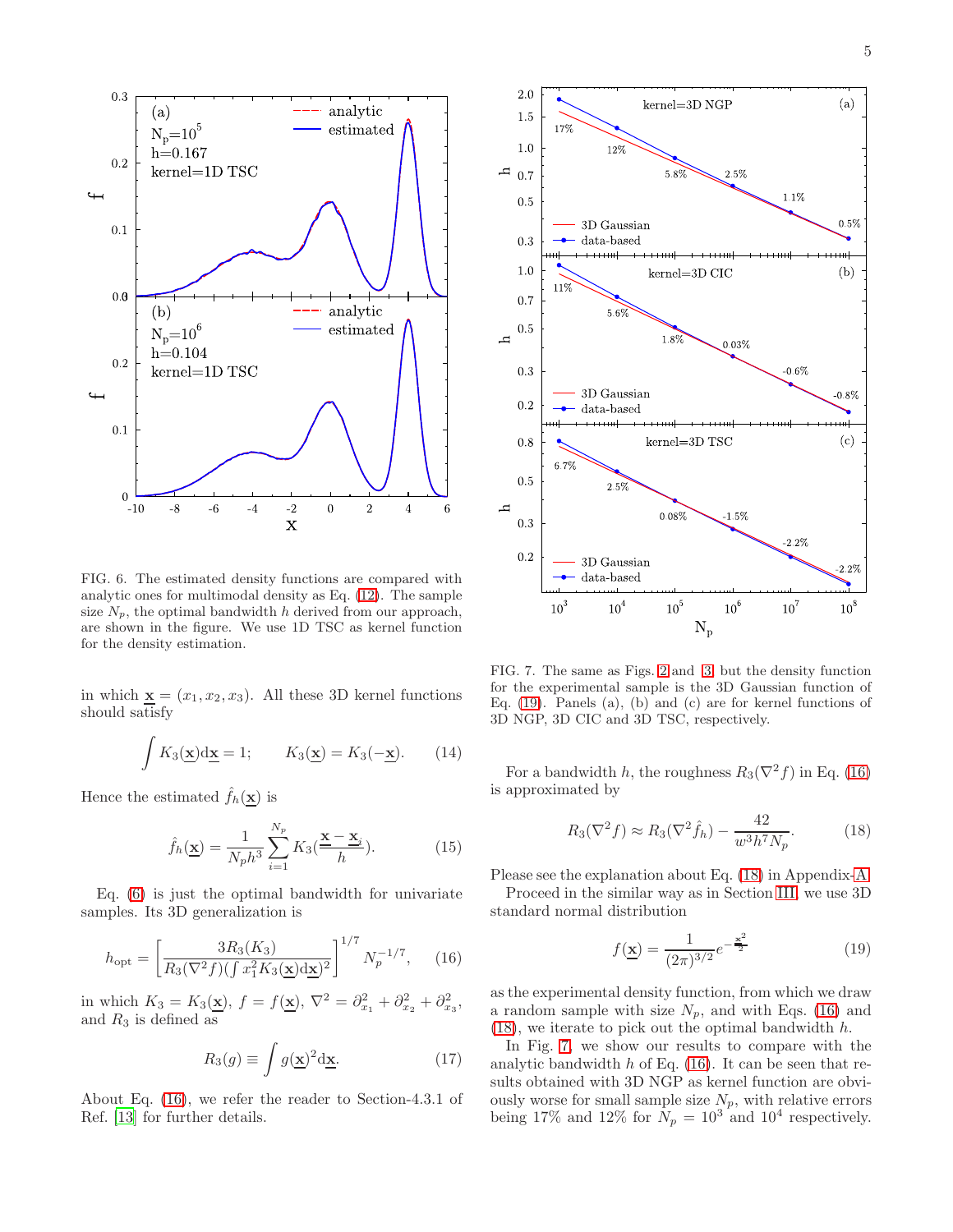

<span id="page-5-3"></span>FIG. 8. The estimated density profile is compared with the analytic one, i.e. the Hernquist [\[26](#page-7-16)] model. The optimal bandwidth  $h$  derived from our approach, is shown in the figure. The total mass in Eq. [\(20\)](#page-5-2) of Hernquist model is set to be  $M_T = 1$ . The sample is generated with the initial-condition generator, taken from the N-body simulation code of [\[27](#page-7-17)], with the sample size  $N_p = 1.05 \times 10^6$ . We use 1D TSC as kernel function for the density estimation.

While computations based on 3D TSC functions give satisfactory results, with the relative differences being only  $2 \sim 3\%$  for  $N_p > 10^4$ .

# D. A Cosmological Application

We apply our approach to a realistic model, the Hernquist model, to further verify its applicability. Hernquist [\[26\]](#page-7-16) proposed an analytic model of density profile for spherical galaxies and bulges, as

<span id="page-5-2"></span>
$$
\rho(r) = \frac{M_{\rm T}}{2\pi} \frac{r_c}{r} \frac{1}{(r_c + r)^3},\tag{20}
$$

where  $M_{\rm T}$  is the total mass, and  $r_c$  is a scale length. With this density profile, we can generate the spatial distribution of a set of experimental sample. The code we used for generating this distribution is the initial-condition generator, taken from the N-body simulation code of Ref. [\[27\]](#page-7-17). In a previous work, we have shown that the code works very well when  $r/r_c > 0.05$  [\[28\]](#page-7-18).

Fig. [8](#page-5-3) compares the estimated density profile by the 1D kernel estimation approach with the analytic model. For Hernquist model, the analytic optimal bandwidth given by Eq. [\(6\)](#page-1-1) is  $h = 0.1712$ , while our approach gives  $h =$ 0.1678, with only -1.9% relative error from the analytic one.

It can be seen that our approach gives very satisfactory result.

### <span id="page-5-0"></span>V. SUMMARY AND CONCLUSIONS

In many scientific disciplines such as statistics and modern cosmology, it is a common practice to estimate the probability density function or matter density function in a given spatial region from statistical, observational or simulation samples. Kernel density estimation is widely used among all the approaches, but to select an optimal bandwidth of kernel estimation, which is completely based on data samples, is a long-term issue that has not been well settled so far. The formulae of Eqs.  $(6)$ and [\(16\)](#page-4-1) do provide the analytic optimal bandwidth, but they cannot be applied directly to data samples, since they depend on the unknown underlying density functions from which the samples are drawn.

In this work, we devise an approach to pick out the totally data-based optimal bandwidth. First, we derive the correction formulae, Eq. [\(10\)](#page-2-4) for 1D or Eq. [\(18\)](#page-4-3) for 3D samples, to compute the roughness of the sample's density function. Then substitute the correction formulae into the analytic formulae Eqs. [\(6\)](#page-1-1) or [\(16\)](#page-4-1) for optimal bandwidth, and through iteration we obtain the sample's optimal bandwidth. The whole process terminates just after several iterations, and compared with the analytic formulae, our approach gives very good results, whose relative differences from the analytic formulae are only  $2 \sim 3\%$  for sample size larger than  $10^4$ .

Technically, we use NGP, CIC and TSC mass assignment schemes as kernel functions for density estimation, and use the Gaussian and TSC functions as well as Ref. [\[26](#page-7-16)]'s model as experimental density functions, but we emphasis that the results should not depend on the adopted kernel functions or density functions.

Incidentally, if we divide the whole sample into several parts, and apply our approach of selecting optimal bandwidth to sub-samples part by part, then our approach is not hard to be generalized to cases of variable kernel estimations.

#### ACKNOWLEDGMENTS

This work is supported by the National Science Foundation of China (no. 11273013), and also supported by the Natural Science Foundation of Jilin Province, China (no. 20180101228JC).

### <span id="page-5-1"></span>Appendix A: Correction Formula for the Roughness of Density Functions

We give the derivation of the correction formula in Eq. [\(10\)](#page-2-4) for the roughness of a 1D density function.

The estimated density  $\hat{f}_h(x)$  of the sample is a random variable for any  $x$ , and should obey Poisson distribution.  $\hat{f}_h(x)$  can be written as

<span id="page-5-4"></span>
$$
\hat{f}_h(x) = f(x) + \Delta \hat{f}_h(x), \tag{A1}
$$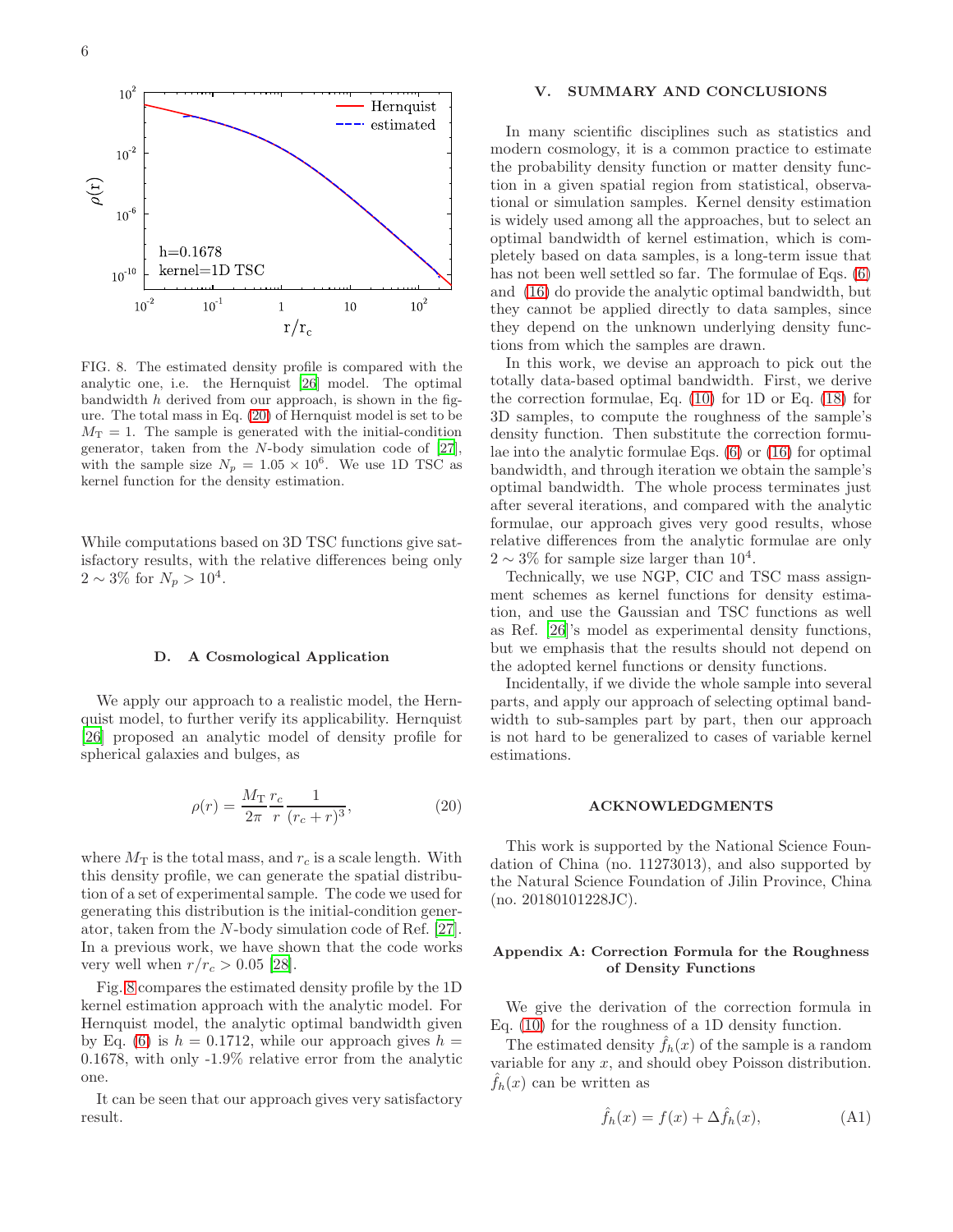where  $f$  is the unknown underlying density function, from which the sample is drawn, and  $\Delta \hat{f}_h$  is the difference between the two, whose ensemble average is of course  $\Delta \hat{f}_h = 0$ .

We require both  $\hat{f}_h$  and f satisfy the normalization  $\int \hat{f}_h(x)dx = \int f(x)dx = 1$ . So we have  $\hat{f}_h(x_i)\Delta x =$  $n_i/N_p$ , in which  $n_i$  is the counted particle number at  $x_i$ within the interval  $\Delta x$ . We roughly estimate  $\Delta x \approx wh$ , in which  $w$  is the width of the kernel function. From Fig. [1,](#page-1-3) we see that  $w = 1$ , 2 and 3 for NGP, CIC and TSC, respectively. Hence,  $\hat{f}_h(x_i)$  is estimated as

<span id="page-6-5"></span>
$$
\hat{f}_h(x_i) \approx \frac{n_i}{whN_p},\tag{A2}
$$

and hence

<span id="page-6-6"></span>
$$
f(x_i) = \hat{f}_h(x_i) \approx \frac{\overline{n_i}}{whN_p}.
$$
 (A3)

Calculating the second derivative and taking the square of both sides of Eq. [\(A1\)](#page-5-4), we have

$$
\hat{f}_h''(x)^2 = f''(x)^2 + 2f''(x)\Delta \hat{f}_h''(x) + \Delta \hat{f}_h''(x)^2, \quad \text{(A4)}
$$

in which the second derivative of the estimated density  $\hat{f}_h^{\prime\prime}$  is evaluated by

<span id="page-6-3"></span>
$$
\hat{f}_h''(x_i) = \frac{\hat{f}_h(x_{i+1}) + \hat{f}_h(x_{i-1}) - 2\hat{f}_h(x_i)}{h^2},
$$
 (A5)

in which  $x_i = x_{i+1} - h = x_{i-1} + h$ . Making the ensemble average of  $\hat{f}^{\prime\prime}_h$  $h''_h(x)^2$ , we obtain

<span id="page-6-8"></span>
$$
\overline{\hat{f}_h''(x)^2} = \overline{f''(x)^2} + 2\overline{f''(x)\Delta\hat{f}_h''(x)} + \overline{\Delta\hat{f}_h''(x)^2}
$$

$$
= f''(x)^2 + \overline{\Delta\hat{f}_h''(x)^2},
$$
(A6)

in which  $f''(x)$  is not random variable, and  $\Delta \hat{f}_h''(x) = 0$ . Further, from Eq. [\(A5\)](#page-6-3), we have

<span id="page-6-4"></span>
$$
\overline{\Delta \hat{f}_h''(x_i)^2} = \frac{1}{h^4} \overline{(\Delta \hat{f}_h(x_{i+1})^2 + \Delta \hat{f}_h(x_{i-1})^2 + 4\Delta \hat{f}_h(x_i)^2}
$$

$$
+ 2\overline{\Delta \hat{f}_h(x_{i+1})\Delta \hat{f}_h(x_{i-1})} - 4\overline{\Delta \hat{f}_h(x_{i+1})\Delta \hat{f}_h(x_i)}
$$

$$
-4\overline{\Delta \hat{f}_h(x_i)\Delta \hat{f}_h(x_{i-1})} = \frac{1}{h^4} \overline{(\Delta \hat{f}_h(x_{i+1})^2}
$$

$$
+ \overline{\Delta \hat{f}_h(x_{i-1})^2} + 4\overline{\Delta \hat{f}_h(x_i)^2}).
$$
(A7)

Since the deviation  $\Delta \hat{f}_h$ 's are independent at different x, to arrive at the last equality in Eq. [\(A7\)](#page-6-4), we use

$$
\Delta \hat{f}_h(x_{i+1}) \Delta \hat{f}_h(x_{i-1}) \approx \overline{\Delta \hat{f}_h(x_{i+1})} \cdot \overline{\Delta \hat{f}_h(x_{i-1})} = 0,
$$

$$
\frac{\Delta \hat{f}_h(x_{i+1}) \Delta \hat{f}_h(x_i)}{\Delta \hat{f}_h(x_i) \Delta \hat{f}_h(x_{i-1})} \approx \frac{\Delta \hat{f}_h(x_{i+1}) \cdot \Delta \hat{f}_h(x_i)}{\Delta \hat{f}_h(x_i) \cdot \Delta \hat{f}_h(x_{i-1})} = 0,
$$

Also, since  $n(x) = N_p \hat{f}_h(x)wh$  satisfies the Poisson distribution at  $x$ , so

$$
\frac{\overline{\Delta f_h(x_{i+1})^2}}{\Delta \hat{f}_h(x_i)^2} = \frac{\overline{n_{i+1}}}{w^2 h^2 N_p^2} \approx \frac{f(x_{i+1})}{w h N_p},
$$

$$
\frac{\overline{\Delta f_h(x_i)^2}}{\Delta \hat{f}_h(x_{i-1})^2} = \frac{\overline{n_{i-1}}}{w^2 h^2 N_p^2} \approx \frac{f(x_{i-1})}{w h N_p},
$$

$$
\frac{\overline{\Delta f_h(x_{i-1})^2}}{\Delta \hat{f}_h(x_{i-1})^2} = \frac{\overline{n_{i-1}}}{w^2 h^2 N_p^2} \approx \frac{f(x_{i-1})}{w h N_p},
$$

in which we considered Eqs. [\(A2\)](#page-6-5) and [\(A3\)](#page-6-6). So Eq. [\(A7\)](#page-6-4) is simplified as

<span id="page-6-7"></span>
$$
\overline{\Delta \hat{f}_h''(x_i)^2} \approx \frac{1}{wh^5 N_p} (f(x_{i+1}) + 4f(x_i) + f(x_{i-1})).
$$
 (A8)

Substitute Eq. [\(A8\)](#page-6-7) into Eq. [\(A6\)](#page-6-8), and integrate both sides, we obtain

$$
\int \overline{\hat{f}_h''(x)^2} dx = \int f''(x)^2 dx + \int \overline{\Delta \hat{f}_h''(x)^2} dx,
$$

$$
\approx \int f''(x)^2 dx + \frac{6}{wh^5 N_p}.
$$
 (A9)

Since the ensemble average  $\hat{f}^{\prime\prime}_h$  $\partial_h''(x)^2$  is not easy to derive, in practice we can simply approximate it as  $\hat{f}_h''(x)^2$ , and finally we obtain Eq. [\(10\)](#page-2-4).

It's not hard to generalize the one-dimensional formula Eq. [\(10\)](#page-2-4) to 3D case. For 3D samples, Eq. [\(A2\)](#page-6-5) should be adjusted as

$$
\hat{f}_h(\underline{\mathbf{x}}_i) \approx \frac{n_i}{w^3 h^3 N_p}.\tag{A10}
$$

In the expression of  $R_3(\nabla^2 \hat{f}_h)$ , there are total 3 squared terms of the second derivative  $\left(\partial^2 \hat{f}_h / \partial x_{\underline{\alpha}}^2\right)^2$   $(\alpha = 1, 2, 3)$ , and each contributes a correction  $6/w^3h^7N_p$ . Also, there are total 6 mixed products of the second derivative as  $(\partial^2 \hat{f}_h / \partial x_\alpha^2)(\partial^2 \hat{f}_h / \partial x_\beta^2)$   $(\alpha, \beta = 1, 2, 3, \alpha \neq \beta)$ , and each contributes a correction  $4/w^3h^7N_p$ . So finally, these corrections are added up to  $42/w^3h^7N_p$ , and we obtain Eq. [\(18\)](#page-4-3).

- <span id="page-6-0"></span>[1] G. Efstathiou, M. Davis, C. S. Frenk, and S. D. M. White, Astrophys. J.57 (1985) 241.
- [2] E. Bertschinger, ARA&A 36 (1998) 599.
- <span id="page-6-1"></span>[3] V. Springel, N. Yoshida, and S. D. M. White, New Astronomy 6 (2001) 79.
- <span id="page-6-2"></span>[4] J. F. Navarro, C. S. Frenk, and S. D. M. White, MN-